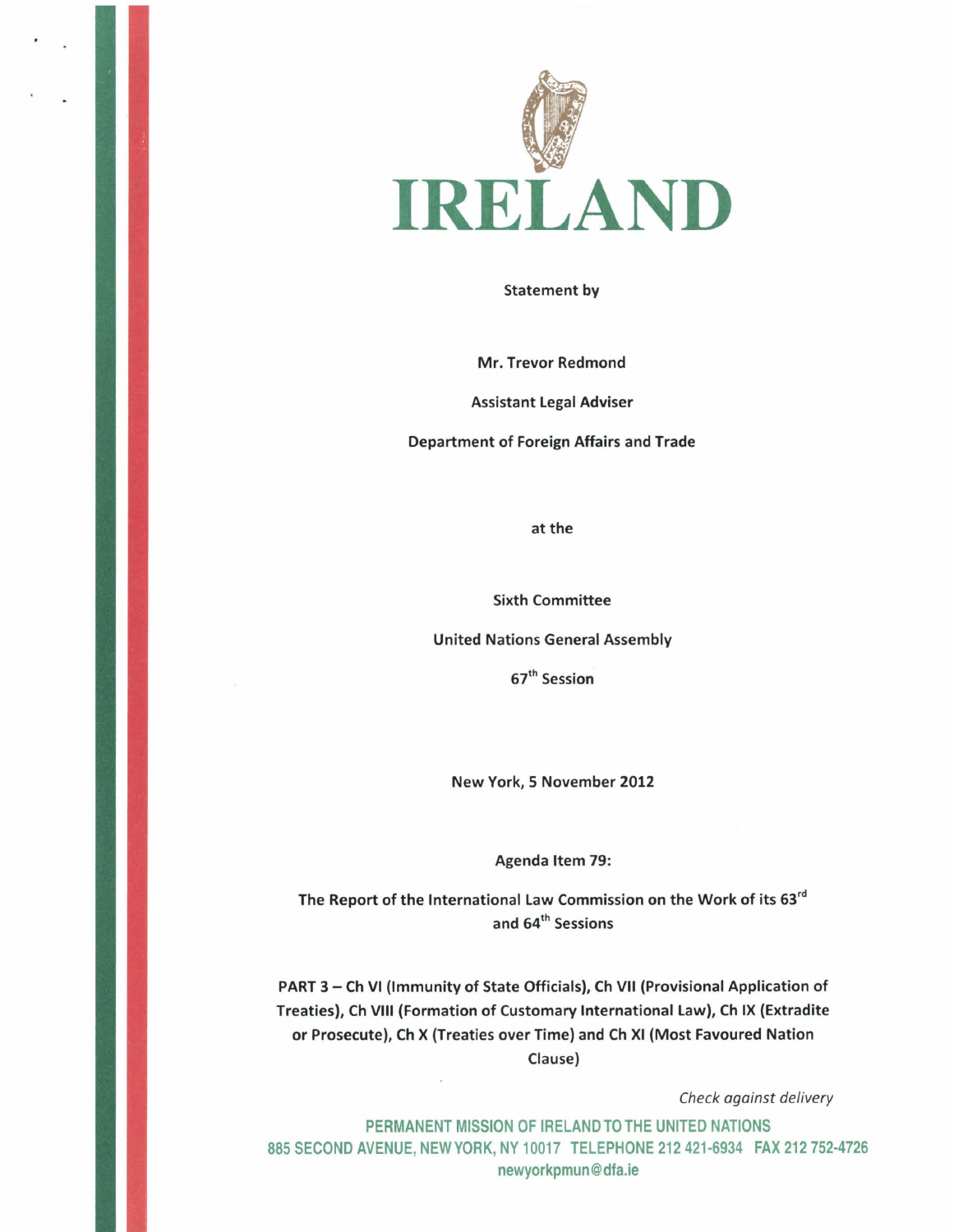Mr. Chair

- 1. As this is the first occasion on which Ireland has addressed in detail the topic of Immunity of State Officials from Foreign Criminal Jurisdiction, we wish to record our thanks and appreciation for the scholarly work carried out by Mr. Roman Kolodkin, as the former Special Rapporteur, as well as for the extremely comprehensive and helpful Memorandum prepared by the Secretariat. There is no doubt but that this body of work will continue to assist our efforts on this complex and sensitive topic.
- 2. We must, of course, also express our deep thanks to Special Rapporteur Concepcion Escobar Hernandez and commend her for her excellent report, which we believe will provide a firm basis from which to transition to the next phase of our work. As stated by my delegation last year, Ireland wishes for this topic to be given continued priority by the Commission, and we welcome and support the Special Rapporteur's detailed workplan for the current quinquennium.
- 3. My delegation shares the belief of the Special Rapportuer that, given the multiplicity of issues in need of consideration, it is appropriate to adopt a step-by-step approach, considering particular questions in turn. We also welcome the intention, expressed at paragraph 76 of the Special Rapporteur's report, to continue to update the Memorandum prepared by the Secretariat on an ongoing basis. We believe that this will be an important aid for our discussions.
- 4. As regards Irish state practice, Ireland has not enacted legislation dealing with the topic of immunity of foreign state officials, but rather the courts apply the rules of customary international law in the field of state immunity. In contrast to immunity from the civil jurisdiction, there has been no occasion on which the Irish courts have had to apply immunity in the context of a criminal prosecution against a foreign head of state, head of government or foreign minister, nor as against a foreign state official. To my delegation's knowledge, there has been only one occasion on which a member of the public has applied to court seeking to have a warrant issued for the arrest of a foreign state official, namely a deputy prime minister. As the application was refused on other grounds, the question of immunity was not considered.
- 5. Ireland is of the view that the immunity of foreign state officials is procedural only, and not substantive or material in that it does not absolve an official from the obligation to respect the laws of a foreign state in which he or she is present.
- 6. Ireland considers that immunity ratione personae applies to the troika of head of state, head of government and foreign minister. We consider it an important part of the Commission's work on this topic to clarify the extent to which such immunity may apply to any other persons. As regards immunity of other state officials, my delegation concurs that it would be particularly useful to have an internationally agreed definition of "state official" for the purposes of applying the law in relation to immunities. In this regard, we note the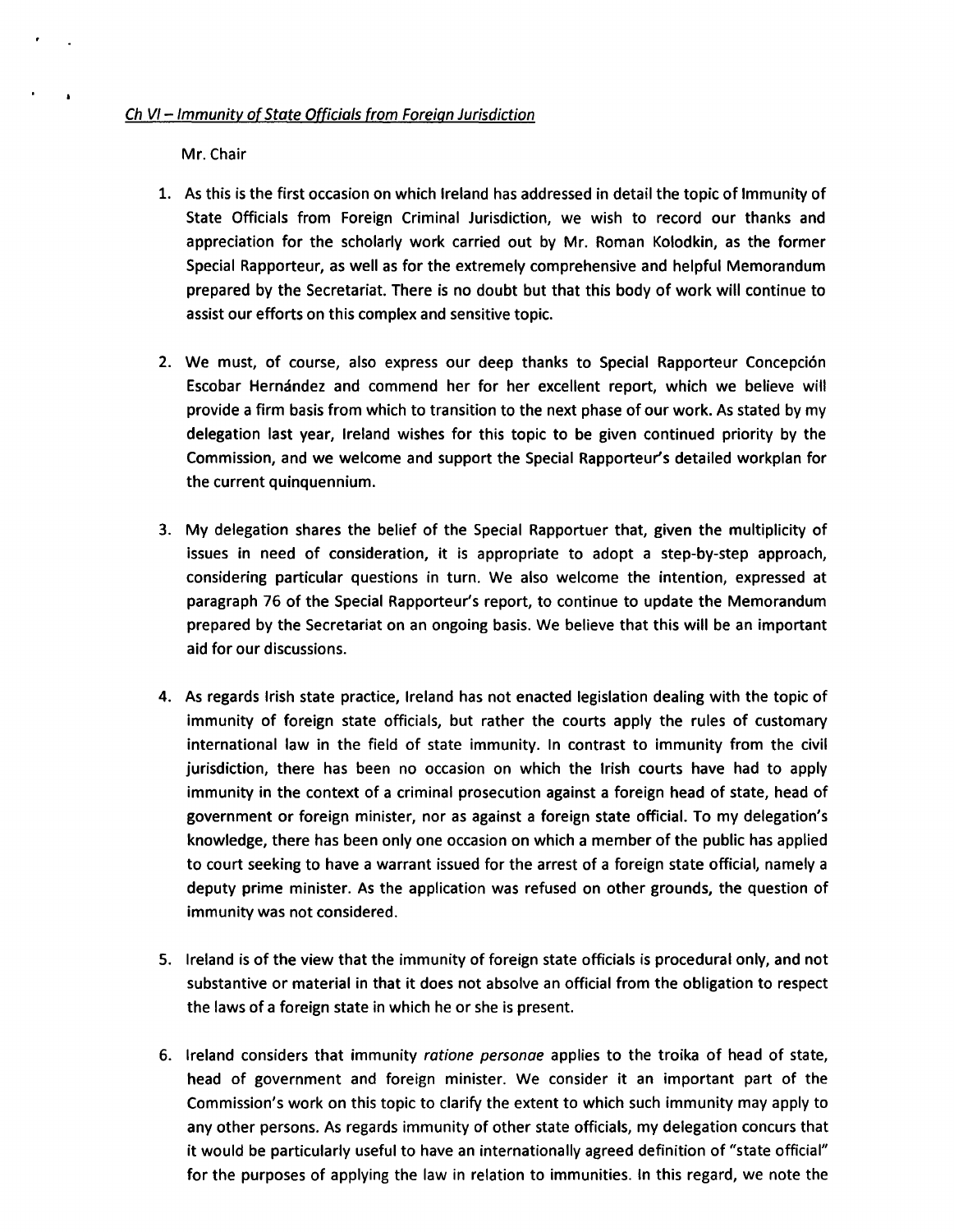observations of the International Court of Justice in paragraphs 181-200 of its judgment in the case of Diibouti v France which highlight, in our view, the importance of procedural aspects of asserting immunity for foreign officials and the significance of the pre-trial stage. We also note the Court's comments on the linkages between the assertion of immunity over the acts of a state official and the assumption of state responsibility for those same acts, and we encourage the Commission to give detailed consideration to this concept.

- 7. Turning then to methodological considerations, one of the reasons that this topic is both complex and sensitive is that it is situated at the epicentre of tensions arising from the competing interests of the international community that are not static, but evolving over time. Our work on this topic addresses what was identified in the Separate Opinion of Judges Higgins, Kooijmans and Buergenthal in the Arrest Warrant Case as one of the challenges of present day international law: "to provide for stability of international relations and effective international intercourse while at the same time guaranteeing respect for human rights". As a consequence, Ireland agrees that it is particularly important that transparency be maintained throughout our work by clearly distinguishing between determinations involving codification and proposals comprising progressive development of the law. Whilst acknowledging that there is not always a clear divide between the two, my delegation sees the value in having an initial focus on the current state of the law, and moving from there to assess propositions involving progressive development. This, in our view, provides a conceptual clarity that should assist in maintaining the greatest possible degree of transparency.
- 8. Finally, my delegation agrees with an approach which maintains a distinction between the law of immunity and the law governing jurisdiction. As the ICJ stated in the Arrest Warrant Case, jurisdiction does not imply absence of immunity, while absence of immunity does not imply jurisdiction. Nevertheless, it seems clear that the topic of immunity of foreign state officials involves a number of concerns which are also relevant to discussions on the exercise of universal jurisdiction. As we stated last year, Ireland is of the view that referring the topic of universal jurisdiction to the ILC could be a fruitful approach, allowing for a detailed and expert analysis which, if necessary, could be followed by additional discussion by States in the framework of the Sixth Committee.

## Ch VII - Provisional Application of Treaties

9. I now turn to the topic of "The Provisional Application of Treaties". Ireland congratulates Mr Juan Manuel G6mez-Robledo on his appointment as Special Rapportuer for this topic and very much looks forward to reading his first report. We welcome the decision to request from the Secretariat a memorandum bringing together previous work undertaken on this topic and believe that this will be a valuable aid to our discussions. My delegation regards the issues identified in paragraph 151 of the Commission's Report on its Sixty-Fourth Session as being highly pertinent and welcomes further elaboration on these questions. We agree that the relevance of the provisional application of treaties in the formation of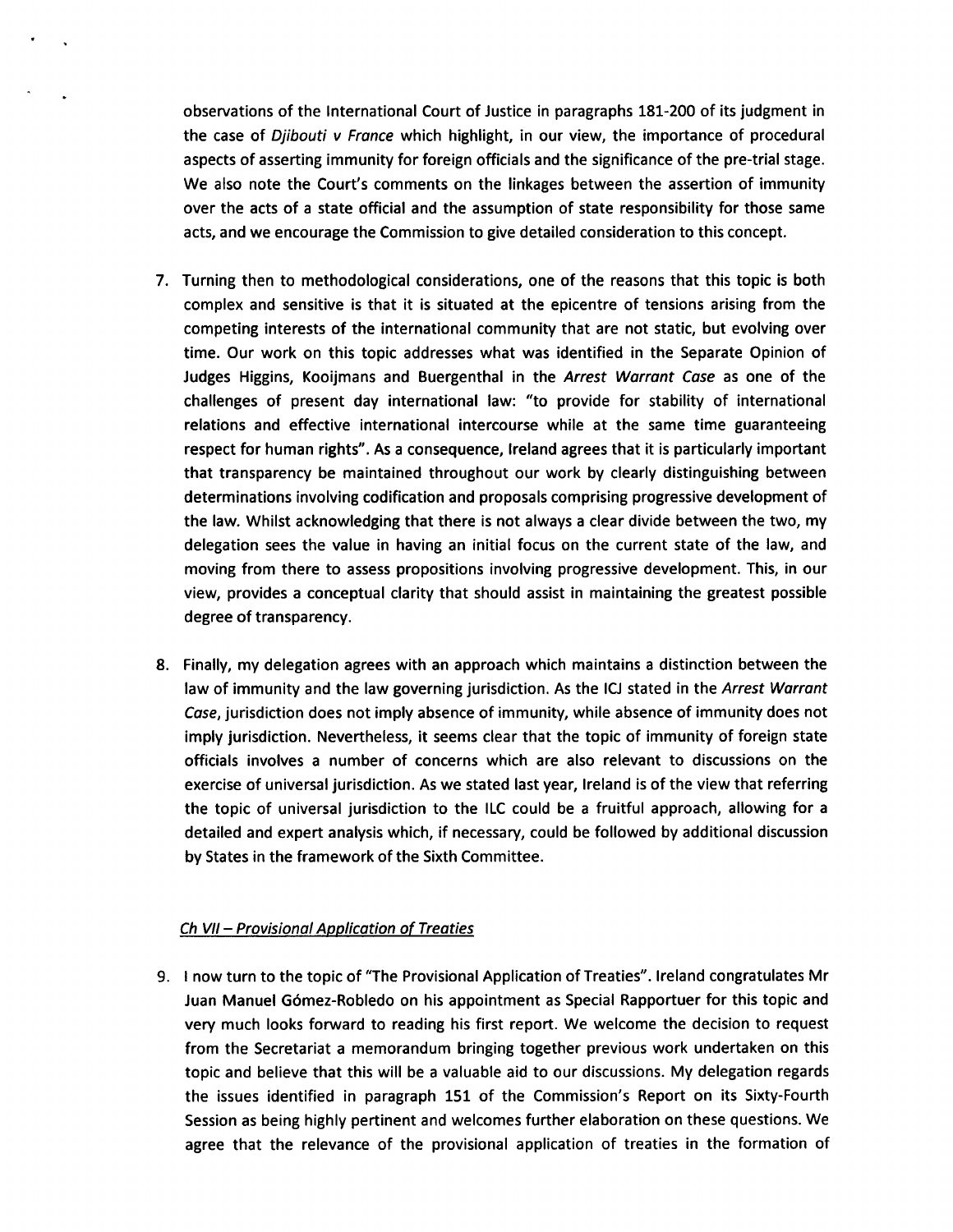customary international law might best be considered in the context of the Commission's work on that separate topic.

## Ch VIII - Formation and Evidence of Customary International Law

10.Turning to "The Formation and Evidence of Customary International Law", Ireland warmly welcomes the Note by Special Rapporteur Michael Wood. In particular, Ireland welcomes the Special Rapporteur's intended scope for the topic, namely that it should cover both the method for identifying the existence of a rule of customary international law as well as the possible sources of such information. Ireland supports the Special Rapporteur's suggestion not to include the issue of jus cogens in the present study at the initial stage, with the option of reverting to the issue at a later point. Ireland is of the view that in many ways jus cogens is a distinct topic, presenting its own complexities in terms of formation, evidence and classification

Mr Chair,

11. My delegation considers it important to work towards an outcome that is both practical and useful in order to provide guidance, not only to those practicing at the international level, but also those acting in the domestic sphere. We agree that a set of propositions or conclusions with commentaries would be a suitable final outcome, and that such conclusions should not be overly prescriptive. Ireland welcomes the ambitious plan of work for the quinquennium and very much looks forward to reading the first report from the Special Rapporteur.

## Ch IX - The Obligation to Extradite or Prosecute

12.lreland looks forward to the forthcoming working paper by the Chairman of the Working Group on the topic of "The Obligation to Extradite or Prosecute". In particular, we support the Commission's in-depth analysis of this topic in light of the recent judgment of the International Court of Justice in the Questions relating to the Obligation to Prosecute or Extradite (Belgium v. Senegal).

## $Ch X - Treaties Over Time$

13. Finally, my delegation wishes to welcome the appointment of Mr. Georg Nolte as Special Rapporteur on the topic "Subsequent agreements and subsequent practice in relation to the interpretation of treaties" following his extensive work as chair of the study group on "treaties over time". We especially welcome the addition of six further reformulated preliminary conclusions to the nine presented in last year's report.